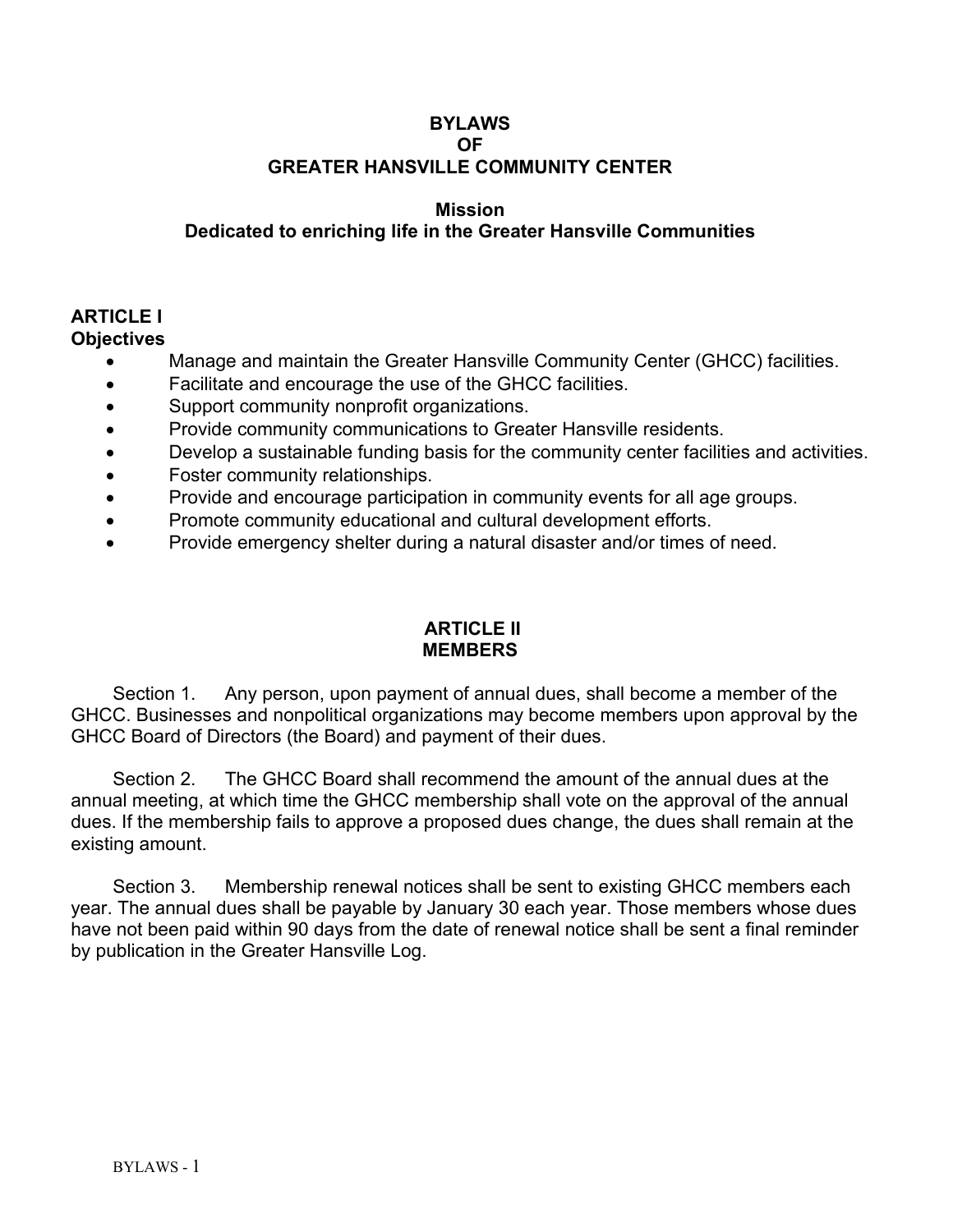## **ARTICLE III MEETINGS**

Section 1. Meetings of the membership shall be held as ordered by the membership as noted in Section 3 below, or the Board. The Board shall determine the time and place of all meetings.

Section 2. The annual membership meeting shall be held in November for the purpose of electing officers, receiving reports of officers and committees, and for any other business.

Section 3. Special membership meetings may be called by the President, the majority of the Board or by written request of 10% of the membership of the GHCC. The purpose of the meeting shall be stated in the request.

Section 4. The President shall forward notice of all membership meetings not less than 15 days before such meetings. The Board shall determine the manner in which notice is given.

Section 5. Decisions of the GHCC membership shall be by simple majority vote of the attendees at the annual meeting.

Section 6. The GHCC monthly meetings shall be held on the first Wednesday of each month unless notified otherwise. These meetings are open to the public.

## **ARTICLE IV OFFICERS**

Section 1. The officers of GHCC shall be President, Vice President for Events, Vice President for Rummage Sale, Vice President for Membership, a Vice President for Communications, a Vice-President for the Endowment, a Treasurer, a Secretary, and up to 5 (five) Directors. These officers shall perform the duties prescribed by the Articles of Incorporation, Washington State and federal laws relating to non-profit corporations, these Bylaws, and the decisions of the Board.

Section 2. At the monthly July meeting, a Nominating Committee of 3 (three) people shall be appointed by the Board. It shall be the duty of the Nominating Committee to nominate a candidate for each office to be filled. To be eligible for President, the nominee must have served on the Board for a minimum of 1 (one) year. Each of the Vice Presidents shall be considered nominated to become President. The Nominating Committee shall report its recommendations to the Board before the election, which shall take place at the annual membership meeting in November. Additional nominations from the membership for Board positions shall be permitted.

Section 3. At each annual membership meeting in November, the officers shall be elected to serve a designated term. The designated terms for President, Vice Presidents, Secretary, Treasurer and Directors shall be one year.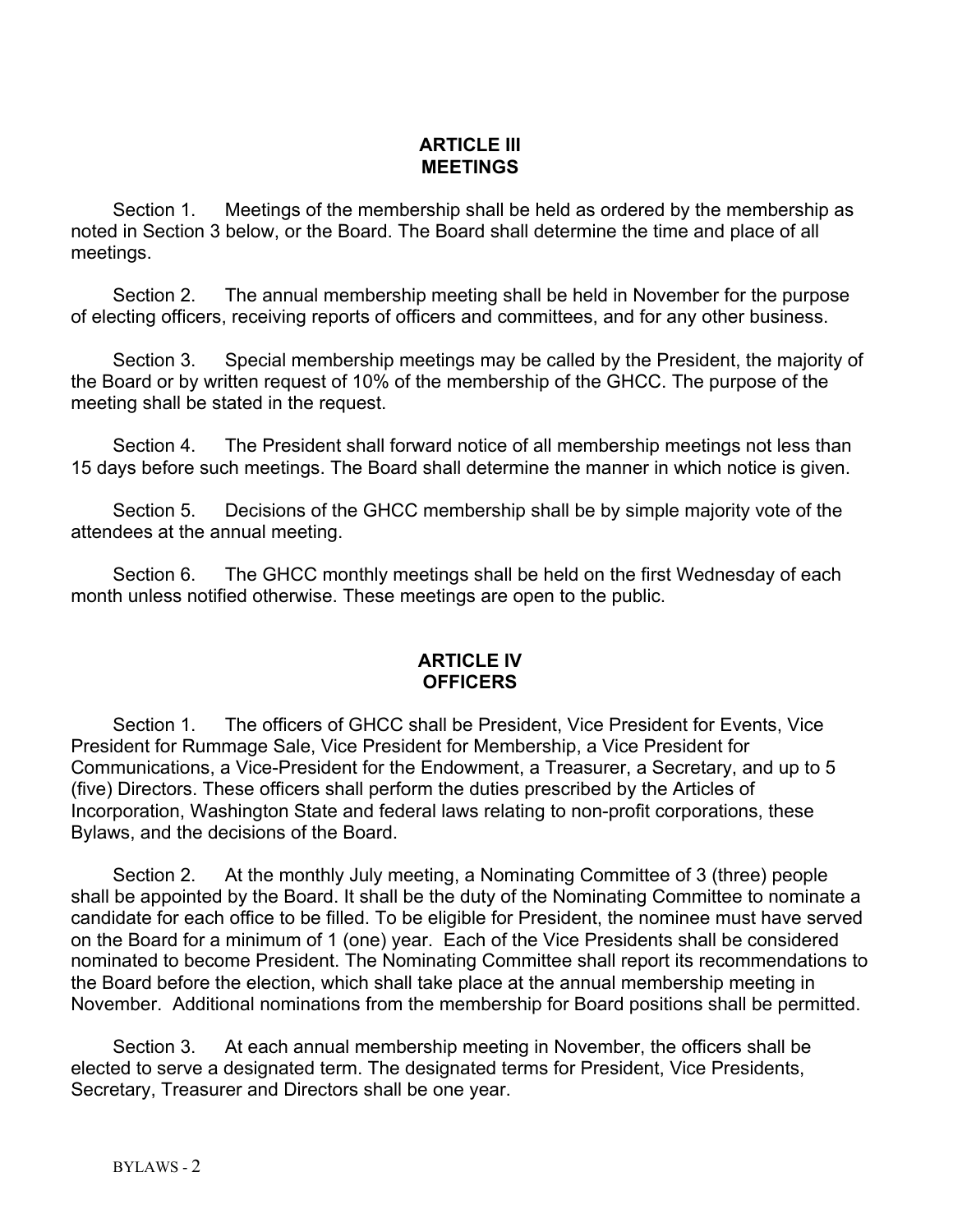Section 4. Terms of office shall begin on January 1 of each year.

Section 5. If the office of the President becomes vacant, and the Past President is unable to serve, a Nominating Committee will convene and determine which of the Vice Presidents should be elevated into the role. That designee shall be confirmed by the Board and fill out the reminder of the term.

Section 6. All officers shall be members in good standing. Only one member of a household may be a Board member at any one time.

Section 7. "All checks, drafts, and other instruments of indebtedness or financial obligation of GHCC shall be signed by the Treasurer, President or Secretary. Checks payable for an amount greater than \$2,500 require two signatures by those authorized."

Section 8. Absence from 3 (three) successive membership meetings by an officer or director without notice to the Secretary or President will be considered a resignation and the position will be filled per the procedures described above. The Board, by a two-thirds majority vote, may suspend any officer from further activities in that officer's official capacity. Written notice of the proposed removal shall be submitted to the Board, the GHCC membership, and the officer in question no less than seven days prior to the meeting at which removal is to be considered. At a special meeting of the GHCC membership, the membership shall vote on removing said officer from office. Removal shall require a two-thirds majority vote of those members present. If the GHCC membership does not remove the officer from office, the officer's suspension shall expire and the officer shall be reinstated immediately without further action by the Board or GHCC membership. The decisions of the Board and GHCC membership under the authority provided by this section shall be binding and final upon the officer. No officer shall have any right to relief under any local, state or federal law with respect to the decisions made and actions taken under this section.

## **ARTICLE V EXECUTIVE BOARD**

Section 1. The President, Vice Presidents, Secretary and Treasurer of GHCC shall constitute the Executive Board.

Section 2. The President shall be the Chair of the Executive Board.

Section 3. The Executive Board shall have general supervision of the affairs of GHCC between the regular meetings, fix the time and place of the regular meetings, make recommendations and perform such other duties as are specified in these bylaws. The Executive Board shall be subject to decisions of the GHCC membership made by majority vote at a meeting authorized by these bylaws. Any such decision of the GHCC membership shall be binding on and supersede any inconsistent act or decision of the Executive Board.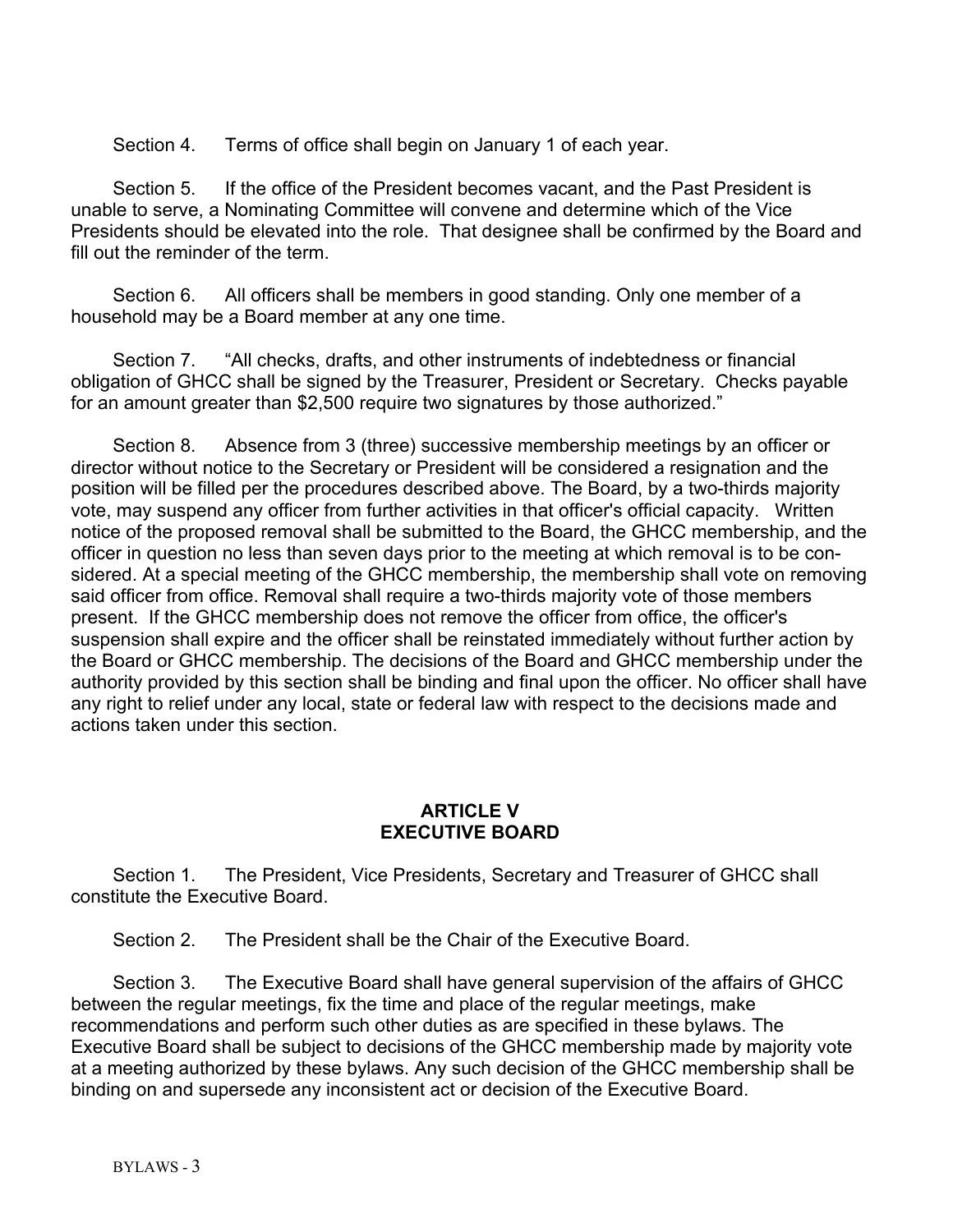Section 4. The Executive Board members shall set a time and place for scheduled Executive Board meetings. Special meetings of the Executive Board may be called by the President or by any three members of the Executive Board.

Section 5. The Executive Board shall report regularly to the GHCC membership on its activities.

Section 6. A majority of the Executive Board members shall constitute a quorum of the Executive Board. Decisions of the Executive Board shall be by simple majority vote.

## **ARTICLE VI CONFLICT OF INTEREST**

"All members of the GHCC Board must act with the best interest of the organization in mind and not for his/her own personal benefit or the benefit of another person or organization. Conflict of interests or potential conflicts of interests should be avoided. In the event a conflict of interest is unavoidable, the conflict should be disclosed to the board and the director with the conflict should abstain from the discussion and vote. GHCC Board members are prohibited from entering into any transaction that involves the flow or transfer of income or assets through or away from the corporation for the benefit of anyone associated with the corporation."

#### **ARTICLE VII COMMITTEES**

"The Executive Board shall have authority to create and dissolve standing and special committees. Standing committees are as follows: the Budget Committee, which primarily meets to develop the annual budget, the Nominating Committee, the Endowment Advisory Committee and the Scholarship Committee. Other Committees may be formed and dissolved by the GHCC board on an ad hoc basis."

#### **ARTICLE VIII. PARLIAMENTARY AUTHORITY**

The rules contained in the current edition of Robert's Rules of Order Newly Revised shall govern GHCC in all cases to which they are applicable and in which they are not inconsistent with these Bylaws, any special rules of order GHCC shall adopt, and any local, state, or federal laws applicable to GHCC.